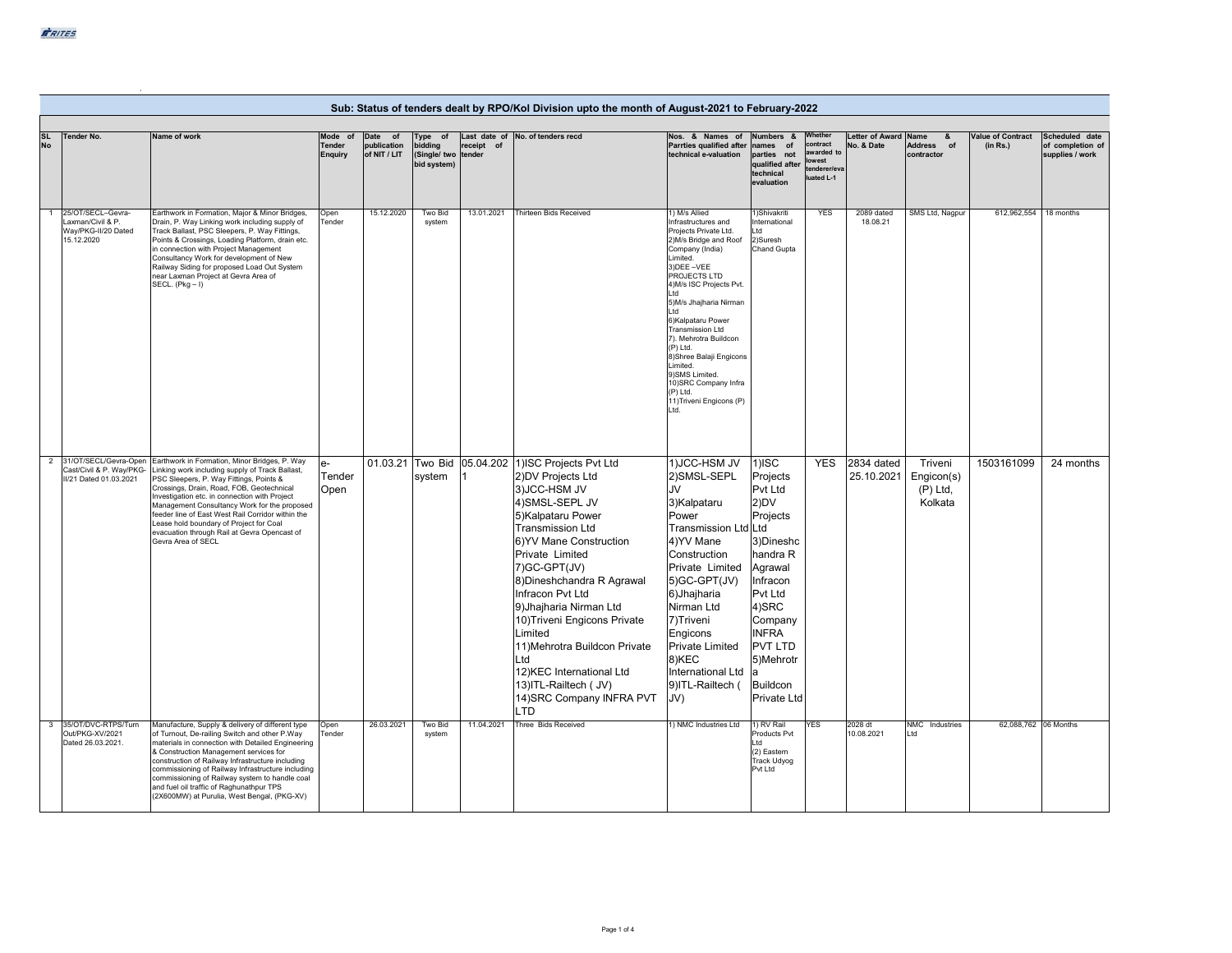| <b>SL</b><br>No | <b>Tender No.</b>                                                         | Name of work                                                                                                                                                                                                                                                                                                                                                                                                                                                                                           | Mode of<br><b>Tender</b><br><b>Enquiry</b> | Date of<br>publication<br>of NIT / LIT | Type of<br>bidding<br>(Single/ two tender<br>bid system) | receipt of | Last date of No. of tenders recd | Nos. & Names of<br>Parrties qualified after<br>technical e-valuation                                                                                                                                        | Numbers &<br>names of<br>parties not<br>qualified after<br>technical<br>evaluation                                                                                      | Whether<br>contract<br>awarded to<br>lowest<br>tenderer/eva<br>luated L-1                                           | <b>Letter of Award</b><br>No. & Date | Name<br>$\mathbf{a}$<br>Address of<br>contractor                                                   | <b>Value of Contract</b><br>(in Rs.) | Scheduled date<br>of completion of<br>supplies / work |
|-----------------|---------------------------------------------------------------------------|--------------------------------------------------------------------------------------------------------------------------------------------------------------------------------------------------------------------------------------------------------------------------------------------------------------------------------------------------------------------------------------------------------------------------------------------------------------------------------------------------------|--------------------------------------------|----------------------------------------|----------------------------------------------------------|------------|----------------------------------|-------------------------------------------------------------------------------------------------------------------------------------------------------------------------------------------------------------|-------------------------------------------------------------------------------------------------------------------------------------------------------------------------|---------------------------------------------------------------------------------------------------------------------|--------------------------------------|----------------------------------------------------------------------------------------------------|--------------------------------------|-------------------------------------------------------|
|                 | 4 05/OT/RITES/RPO-<br>KOL/NTPC-SIPAT/PKG-                                 | Earthwork in Formation, Minor Bridge, P-Way<br>Linking work including supply of Track Ballast,<br>II/2021 Dated. 20.05.2021 PSC Sleepers, P-Way Fittings, Point & Crossings,<br>Drain, BLT, Wall, S&T Cabin Building, OHE and<br>Electrical work etc. in connection with Project<br>Management Consultancy work for the proposed<br>Construction/Modification of Yard Line for<br>Disposal of Dry Ash through Railway Network<br>under Dry Ash Silo (Stage-1) of M/s NTPC at<br>$Sipat." - (PKG - II)$ | Open<br>Tender                             | 20.05.2021                             | Two Bid<br>system                                        | 17.06.2021 | Four Bids Received               | 1) Madhusudan Agrawal 1)<br><b>Project Private Limited</b><br>2) Jhajharia Nirman Ltd                                                                                                                       | Mohan<br>oddar <sup>®</sup><br>2)National<br>Construction &<br>Trading<br>Company                                                                                       | Yes                                                                                                                 | 2647 dated<br>05.10.2022             | Jhaiharia Nirman<br>Ltd. WZ-688A<br>Shiv Nagar Extn<br>Jail Raod<br>Janakpuri, New<br>Delhi-110058 | 69.589.343 10                        | Months                                                |
| 5               | 08/OT/SECL-<br>CHAAL/Electrical/OHE-<br>General/2021 dated<br>19.07.2021  | Design, Drawing, Supply, Erection, Testing &<br>Commisining of 25KV OHE system with<br>modification in connection wioth construction of<br>connectivity with proosed feeder line at Chaal<br>Opencast Project, Rajgarh Area                                                                                                                                                                                                                                                                            | Open<br>Tender                             | 19.07.2021                             | Two Bid<br>system                                        | 02.08.2021 | Four Bids Received               | 1) Electronic India<br>2) Jai Mangla<br>Construction,                                                                                                                                                       | 1) Baba Udyog Yes<br>2) Kamy India                                                                                                                                      |                                                                                                                     | 3243 dated<br>01.12.2021             | 1) Jai Mangla<br>Construction,                                                                     |                                      | 39,707,223 24 M from the date<br>of start             |
| 6               | 13/OT/NFR/Lumding-<br>Badarpur/Geotech/2021<br>Dated 15.09.2021           | Geotechnical Investigation for construction of<br>foundation of OHE Masts at Bridge locations.<br>Bridges, Tower Wagon Shed, Quarters, Railway<br>office, and other Building works locations etc in<br>connection with Rly Electrification of Lumding-<br>Badarpur Single section under Lumding Division<br>of Northeast Frontier Railway (NFR), Assam,<br>India                                                                                                                                       | Open<br>Tender                             | 15.09.2021                             | Single Bid 27.09.2021<br>System                          |            | <b>Eight Bids Received</b>       | <b>NA</b>                                                                                                                                                                                                   | <b>NA</b>                                                                                                                                                               | Yes                                                                                                                 | 3716<br>dt<br>26.11.2021             | U.C Consultancy,                                                                                   | 4,832,985 6 Months                   |                                                       |
|                 | 14/OT/RITES/RPO-<br>KOL/RE Works-NFR-<br>BPB/OHE/2021 DATED<br>17.09.2021 | Design, Supply, Erection, Testing &<br>Commissioning of 25 KV, OHE works, Switching<br>Posts (SP/SSP) Works, SCADA(Supervisory<br>Remote Control and Data Acquisition)Works,<br>Bridge Mast Foundation Works/Holding<br>Arrangements of Masts on Bridges & Traction<br>Substations works and other allied works on<br>existing track of Single Line Section of Lumding-<br>Badarpur Section Of Lumding Division of under<br>Northeast Frontier Railway (NFR), Assam, India                             | Open<br>Tender                             | 17.09.2021                             | <b>Two Bid</b><br>system                                 | 19.10.2021 | Seven Bids Received              |                                                                                                                                                                                                             | None                                                                                                                                                                    |                                                                                                                     |                                      |                                                                                                    |                                      |                                                       |
|                 | A Connectivity/ Electrical<br>OHE/2021 Dated<br>25.09.2021                | 8 15/OT/SECL-KUSMUND Design, Drawing, Supply, Erection, Testing &<br>Commissioning of 25 KV<br>OHE system with modification for Rail<br>infrastructure facilities for Kusmunda<br>Connectivity of SECL in connection with<br>construction of connectivity with proposed<br>feeder line of East West Rail Corridor within the<br>lease hold boundary of project for coal<br>evacuation through rail at Kusmunda Opencast of<br>Kusmunda Area, Dist. Korba                                               | Open<br>Tender                             | 25.09.2021                             | <b>Two Bid</b><br>system                                 | 21.10.2021 | Seven Bids Received              |                                                                                                                                                                                                             |                                                                                                                                                                         | Tender<br>Discharged                                                                                                |                                      |                                                                                                    |                                      |                                                       |
| -9              | 16/OT/RITES/NFR/LMG-<br>BPB/Civil-P-wav-<br>GE/2021 dt 25.09.2021         | Construction of (12 nos Type -II, 9 nos Type-III<br>and 4 nos Type-IV) Quarters, Railway office, Trip<br>Shed, OHE Depot. Tower Wagon Shed, P-way<br>works and other Building works. Road works &<br>General Electrical work including all other Civil &<br>Electrical ancillary works between LMG(Excl) and<br>BPB in connection with Rly Electrification of<br>Lumding - Badarpur Single section under<br>Lumding Division of Northeast Frontier Railway<br>(NFR), Assam, India                      | Open<br>Tender                             | 25.09.2021                             | Two Bid<br>system                                        | 25.10.2021 | <b>Six Bids Received</b>         | 1) Girrijaji Stone<br>Crushers Pvt LTd<br>2) BN Infraproiects LLP<br>3) Mungamuru Sri Hari<br>4) Tribeni Constructions<br>I td<br>5) Sri Mangalam<br>Buildcon<br>6) Narindas<br><b>Construction Pvt Ltd</b> | 1) Girrijaji<br>Stone<br><b>Crushers Pvt</b><br>LTd<br>2) BN<br>Infraprojects<br><b>LLP</b><br>3) Sri<br>Mangalam<br>Buildcon<br>6) Narindas<br>Construction<br>Pvt Ltd | 1) Tribeni<br>Constructio<br>ns Ltd<br>2) Girrijaji<br>Stone<br>Crushers<br>Pvt LTd<br>3)<br>Mungamur<br>u Sri Hari |                                      |                                                                                                    |                                      |                                                       |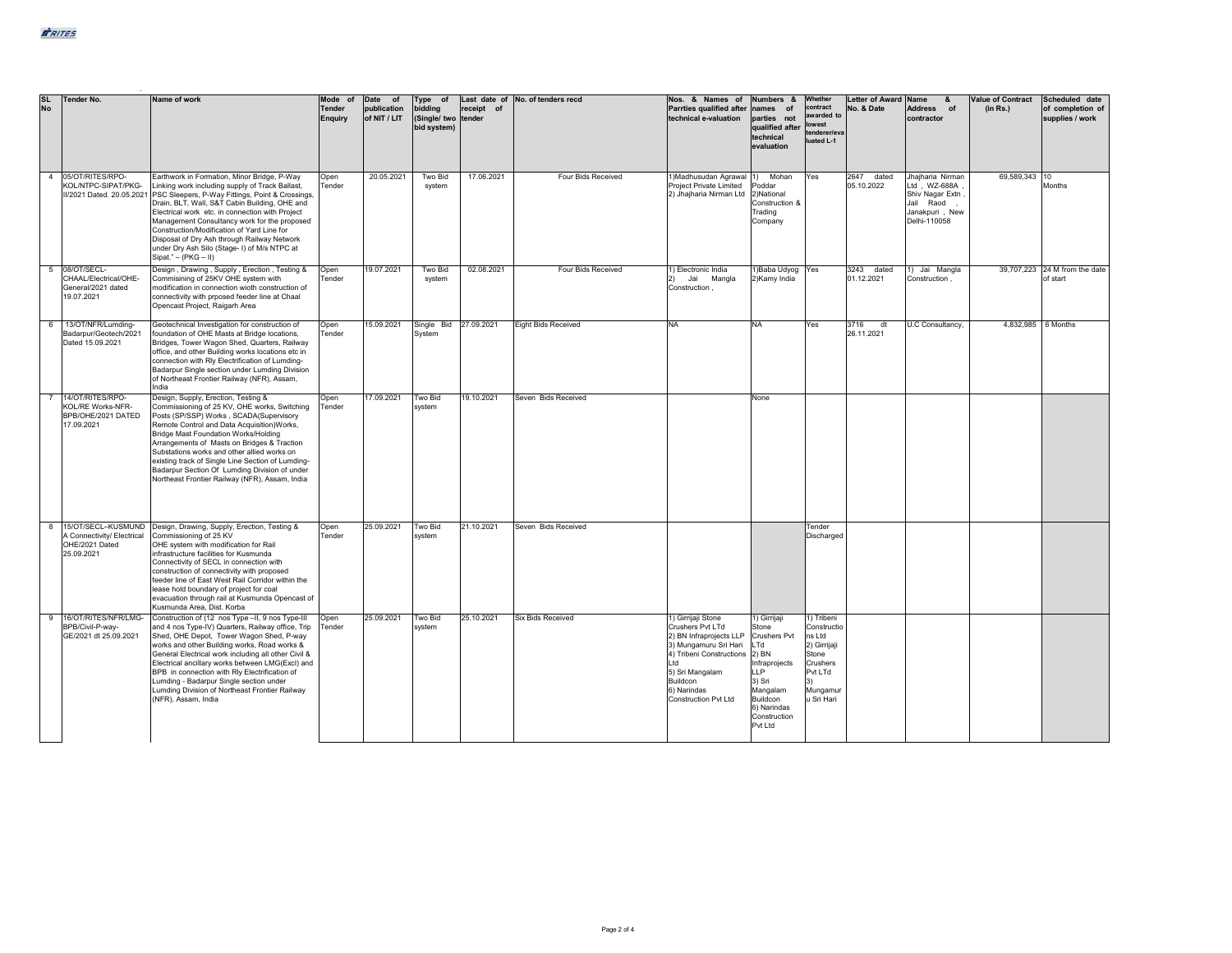| <b>SL</b><br><b>No</b> | Tender No.                                                                                | Name of work                                                                                                                                                                                                                                                                                                                                                                                                                                                                                               | Mode of<br>Tender<br>Enquiry | Date of<br>publication<br>of NIT / LIT | Type of<br>bidding<br>(Single/ two tender<br>bid system) | Last date of<br>receipt of | No. of tenders recd        | Nos. & Names of<br>Parrties qualified after<br>technical e-valuation                                                                                                                                                                                                                                                                                                                | Numbers &<br>of<br>names<br>parties not<br>qualified after<br>technical<br>evaluation                                                                                                                                                                               | Whether<br>contract<br>awarded to<br>lowest<br>tenderer/eva<br>luated L-1                                                                     | Letter of Award Name<br>No. & Date | &<br><b>Address</b><br>of<br>contractor             | Value of Contract<br>(in Rs.) | Scheduled date<br>of completion of<br>supplies / work |
|------------------------|-------------------------------------------------------------------------------------------|------------------------------------------------------------------------------------------------------------------------------------------------------------------------------------------------------------------------------------------------------------------------------------------------------------------------------------------------------------------------------------------------------------------------------------------------------------------------------------------------------------|------------------------------|----------------------------------------|----------------------------------------------------------|----------------------------|----------------------------|-------------------------------------------------------------------------------------------------------------------------------------------------------------------------------------------------------------------------------------------------------------------------------------------------------------------------------------------------------------------------------------|---------------------------------------------------------------------------------------------------------------------------------------------------------------------------------------------------------------------------------------------------------------------|-----------------------------------------------------------------------------------------------------------------------------------------------|------------------------------------|-----------------------------------------------------|-------------------------------|-------------------------------------------------------|
|                        | 10 18/OT/RITES/RPO-<br>KOL/LUMDING -<br>1 Dated 30.09.2021                                | Supply, Installation, Wiring, Testing and<br>Commissioning with Multiple<br>BADARPUR/RE/S&T/202 Aspect Colour Light Signalling of 22 stations<br>(P.I./E.I./R.R.I. Works) and other ancilliary<br>works in connection with Lumding-Badarpur<br>Railway Electrification work in Lumding<br>Division of N.F. Railway                                                                                                                                                                                         | Open<br>Tender               | 30.09.2021                             | Two Bid<br>system                                        | 26.10.2021                 | Four Bids Received         | 1) Techno- Compact<br><b>Builders</b><br>2) ETOE Transportaion<br>Infrastructure Pvt Ltd<br>3) Texmaco Rail &<br>engineering Ltd<br>4) DKC Projects Pvt Ltd                                                                                                                                                                                                                         | 1) Techno-<br>Compact<br><b>Builders</b>                                                                                                                                                                                                                            | 1) ETOE<br>Transportai<br>on<br>Infrastructu<br>re Pvt Ltd<br>2)<br>Texmaco<br>Rail &<br>engineerin<br>g Ltd<br>3) DKC<br>Projects<br>Pvt Ltd |                                    |                                                     |                               |                                                       |
|                        | 11 19/ OT/DVC-Mejia/Br no.<br>9R-dismantling/2021<br>Dated 06.10.2021                     | Demolition of existing ROB BR no.<br>9R including abutments at Km 3/466 from<br>Raniganj (span -12.2 RCC<br>slab) in the DVC Mejia Siding with the help of<br>diamond cutting<br>technology and removal/disposal of all debris<br>complete job                                                                                                                                                                                                                                                             | Open<br>Tender               | 06.10.2021                             | Single Bid<br>System                                     | 18.10.2021                 | <b>Three Bids Received</b> | <b>NA</b>                                                                                                                                                                                                                                                                                                                                                                           | <b>NA</b>                                                                                                                                                                                                                                                           | Tender<br>Discharged                                                                                                                          |                                    |                                                     |                               |                                                       |
|                        | 12 .21/OT/SECL-Dipka/Civil<br>& P. Way/PKG-III/21,<br>Dated, 11.10.2021                   | Earthwork in Formation, P. Way Linking work<br>including supply of Track<br>Ballast, P. Way Fittings, Points & Crossings,<br>Construction of C.C. Drain, C.C. Pathway<br>etc. in connection with Project Management<br>Consultancy (PMC) for the work of<br>"Construction of New Railway Siding at Dipka<br>Area of SECL, Dist. Korba,<br>Chhattisgarh(Package-III)                                                                                                                                        | eTender-<br>Open             | 11.10.2021                             | Two Bid<br>system                                        | 02.11.2021                 | Seventeen Bids Received    | 1) SC Agarwal<br>2) Meherotra Buildcon<br>Pvt<br>3) Jhanjharia Nirman Ltd Chand Gupta<br>4)Shree<br>Balaii<br>Engicon(s) Ltd<br>5) Triveni Engicon(s) (P)<br>Ltd<br>6)BKD Infrastructure<br>Pvt. Ltd.<br>7) JPW INFRATECH<br>PRIVATE LIMITED.<br>8)NOVEL<br>ENGINEERING AND<br>TECHNICAL WORK<br>PVT. LTD<br>9)S P GOEL.<br>10) Gujrat Infracon.<br>11) SUMCON<br>INFRAVENTURES LLP | 1) M/s. G. S. Yes<br>Malhotra<br>2)Suresh<br>3)PMP<br>Infratech Pvt.<br>Ltd.<br>4)NMC<br><b>INDUSTRIES</b><br>PVT. LTD,<br>5)K AND K<br><b>MINERALS</b><br>PVT. LTD<br>6) SHANTIENG<br><b>GICON</b><br>PRIVATE<br>LIMITED<br>7)MC<br><b>INDUSTRIES</b><br>PVT. LTD. |                                                                                                                                               | 597<br>dated<br>28.02.2022         | Gujrat Infracon.<br>Bilaspur                        | 228,267,024                   | 12 Months from<br>the date of start                   |
|                        | 13 22/OT/SECL-Gevra-<br>Laxman LOS/OHE &<br>General Electrical/2021.<br>Dated. 21.10.2021 | Design, Drawing, Supply, Erection, Testing &<br>Commissioning of 25 KV OHE system with<br>modification and Extension/Augmentation of<br>Switching Post (SSP) with various Electrical<br>General Services works including Internal<br>Electrification, High mast Illumination including<br>other allied works etc., in connection with<br>development of New Railway Siding for proposed<br>Load Out System near Laxman Project at Gevra<br>Area, Chattisgarh of South Eastern Coalfileds<br>Limited (SECL) | Open<br>Tender               | 16.11.2021                             | Two Bid<br>system                                        | 07.12.2021                 | Nine Bids Received         |                                                                                                                                                                                                                                                                                                                                                                                     |                                                                                                                                                                                                                                                                     |                                                                                                                                               |                                    |                                                     |                               |                                                       |
|                        | Dated 02.11.2021                                                                          | 14 23/LT/RITES/Security/202 Providing Manpower for the Services for Security<br>Personnel at RITES Project Office & RITES HW<br>office Kolkata, through DGR empanelled agency                                                                                                                                                                                                                                                                                                                              | Limited<br>Tender            | 02.11.2021                             | Single Bid<br>System                                     | 13.11.20211                | Three Bids Received        | <b>NA</b>                                                                                                                                                                                                                                                                                                                                                                           | <b>NA</b>                                                                                                                                                                                                                                                           | <b>YES</b>                                                                                                                                    | 3272 dated<br>06.12.2021           | Saibal<br>Roychowdury<br>Security Agency,<br>Kolkta |                               | 24 Months                                             |